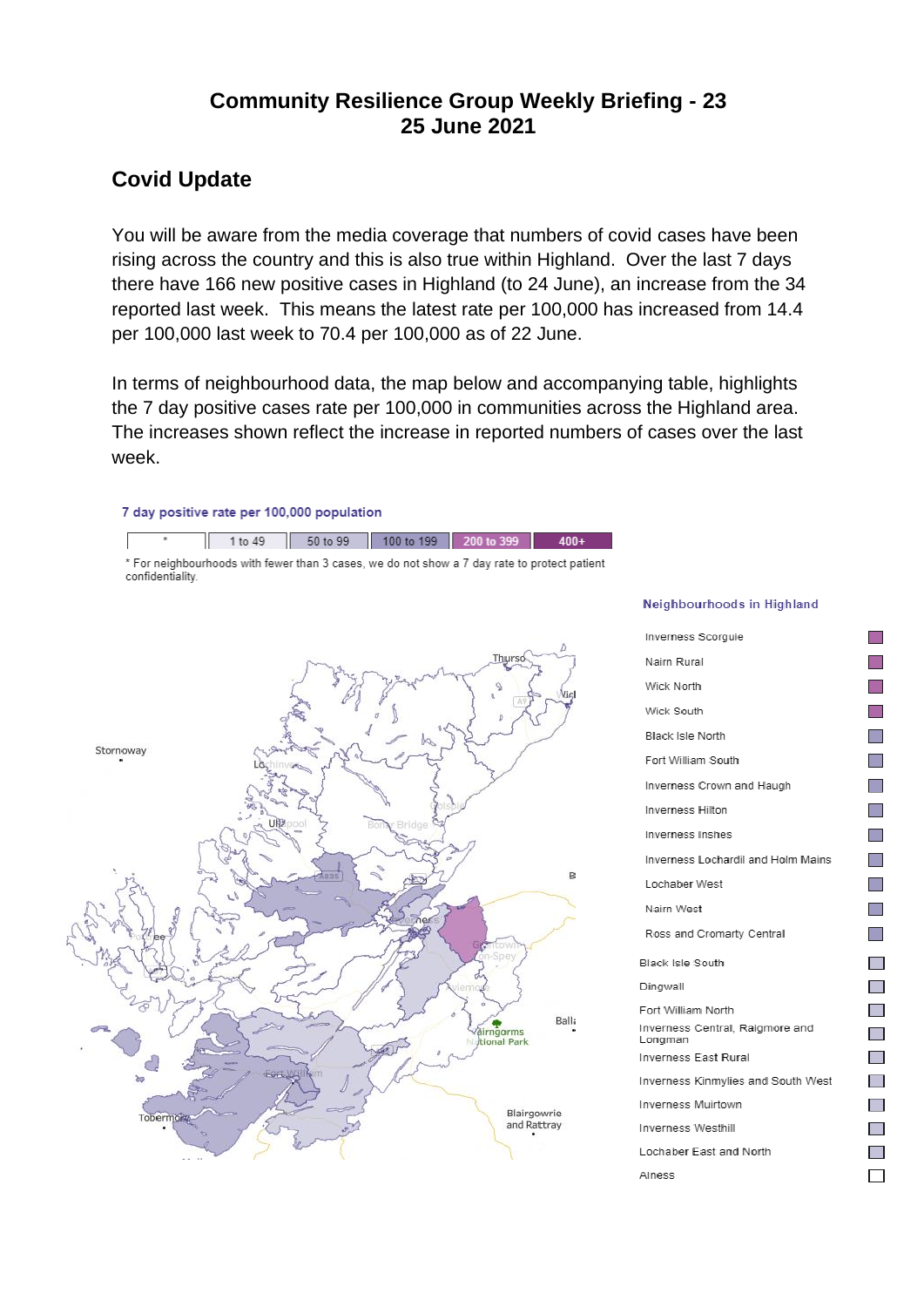*Symptoms and PCR Testing -* the message from NHS Highland is to remain vigilant for any symptoms. The typical symptoms are a new continuous cough, a high temperature or fever and a loss of, or change in, normal taste or smell (anosmia). However, people with COVID-19 can present with a wide range of symptoms including headache, sore muscles and joints, tiredness, sore throat, cold-like symptoms and diarrhoea and vomiting.

Anyone that becomes unwell should isolate immediately and seek a PCR test. Tests can be booked through NHS Inform online or by calling 0800 028 2816.

*Asymptomatic Testing -* As cases rise, it is important to test yourself even if you don't have symptoms. Taking a rapid LFD test twice a week can help stop new variants earlier, limiting the spread of the virus.

Test kits are available at pharmacies, ordering online from [www.nhsinform.scot/testing](http://www.nhsinform.scot/testing) or by calling 119.

Test kits are also available at Community testing sites. The details for where these are next week is outlined below.

# **Community Testing 28 June – 2 July**

For groups in Tain, one of the community testing units will be at the Asda Car Park, Knockbreck Rd, Tain, IV19 1NZ next week on the following days and times:

- Monday 28 June 12.00 to 16.30.
- Tuesday 29 June 9.30 to 15:00

For groups in Dornoch, one of the community testing units will be at the Dornoch Academy Car Park, Evelix Rd, Dornoch, IV25 3HR next week on the following days and times:

• Wednesday 30 June 9.30 to 16:30

For groups in Inverness, one of the community testing units will be at Tesco Car Park at the Inverness Retail Park, 1A Eastfield Way Inverness IV2 7GD next week on the following days and times:

- Monday 28 June Thursday 1 July 9:30 to 16:30
- Friday 2 July 9:30 to 13:00

The community testing programme offers rapid COVID-19 tests for people without symptoms. Just to emphasise that there is no outbreak in these communities this is to support normalising testing across the area.

No appointment is necessary and it will be open both for asymptomatic testing and to collect LFD test kits.

I would appreciate it if you could encourage people across your networks to attend.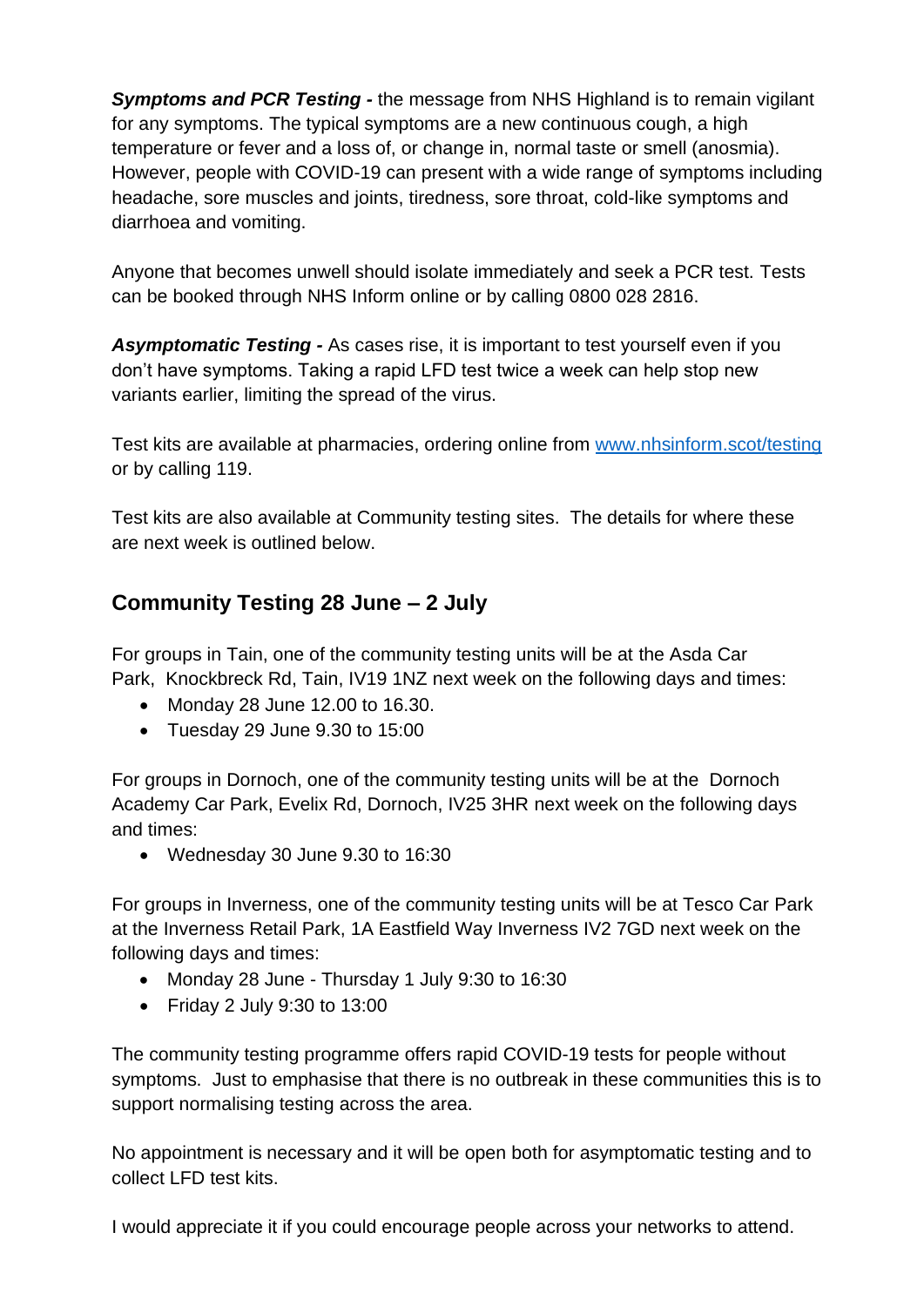# **HMRC support to meet costs of children's summer holiday activities**

HM Revenue and Customs (HMRC) has been reminding working families that they can use Tax-Free Childcare to help pay for their childcare costs over the summer.

Tax-Free Childcare – a childcare top-up for working parents – can be used to help pay for accredited holiday clubs, childminders or sports activities – giving parents and carers that extra peace of mind that their child is having fun during the school summer holidays and it can save them money.

Tax-Free Childcare is available for children aged up to 11, or 17 if the child has a disability. And for every £8 deposited into an account, families will receive an additional £2 in government top-up, capped at £500 every three months, or £1,000 if the child is disabled.

Parents and carers can check their eligibility and [register for Tax-Free Childcare via](https://www.gov.uk/tax-free-childcare)  [GOV.UK.](https://www.gov.uk/tax-free-childcare)

Tax-Free Childcare is also available for pre-school aged children attending nurseries, childminders or other childcare providers. Families with younger children will often have higher childcare costs than families with older children, so the tax-free savings can really make a difference.

#### **[Connecting Scotland](https://eur02.safelinks.protection.outlook.com/?url=https%3A%2F%2Fconnecting.scot%2Forganisations&data=04%7C01%7C%7Ca60cc879317c4816dc7d08d93257ec01%7C89f0b56e6d164fe89dba176fa940f7c9%7C0%7C0%7C637596175458288427%7CUnknown%7CTWFpbGZsb3d8eyJWIjoiMC4wLjAwMDAiLCJQIjoiV2luMzIiLCJBTiI6Ik1haWwiLCJXVCI6Mn0%3D%7C1000&sdata=d37jdU5kzZ4RdOOE9DMd%2FoKrlcQPIupjYWp%2FvSTZfLU%3D&reserved=0) Programme – phase 3**

The [Connecting Scotland Programme](https://eur02.safelinks.protection.outlook.com/?url=https%3A%2F%2Fconnecting.scot%2Fabout&data=04%7C01%7C%7Ca60cc879317c4816dc7d08d93257ec01%7C89f0b56e6d164fe89dba176fa940f7c9%7C0%7C0%7C637596175458298422%7CUnknown%7CTWFpbGZsb3d8eyJWIjoiMC4wLjAwMDAiLCJQIjoiV2luMzIiLCJBTiI6Ik1haWwiLCJXVCI6Mn0%3D%7C1000&sdata=u1GWai63M%2FB%2B0zlTrHe3WGLr3fUjRT3EYpqSQpJpBww%3D&reserved=0) aims to get 60,000 digitally excluded households online by the end of 2021. Phase 3 of the programme is now open for organisations to apply under three strands of activity:

- **Fast [track](https://eur02.safelinks.protection.outlook.com/?url=https%3A%2F%2Fconnecting.scot%2Forganisations%2Ffast-track%2Fguidance&data=04%7C01%7C%7Ca60cc879317c4816dc7d08d93257ec01%7C89f0b56e6d164fe89dba176fa940f7c9%7C0%7C0%7C637596175458348392%7CUnknown%7CTWFpbGZsb3d8eyJWIjoiMC4wLjAwMDAiLCJQIjoiV2luMzIiLCJBTiI6Ik1haWwiLCJXVCI6Mn0%3D%7C1000&sdata=JSuL6d%2Bojnijuv0G2UbzJlF%2FoDI0UacsUCNkWd0Ifqg%3D&reserved=0)** for organisations who have identified up to ten people they are currently working with at risk of social isolation and loneliness. There is a particular focus on older people, disabled people and single parents.
- **[Social housing fast track](https://eur02.safelinks.protection.outlook.com/?url=https%3A%2F%2Fconnecting.scot%2Forganisations%2Ffast-track-housing%2Fguidance&data=04%7C01%7C%7Ca60cc879317c4816dc7d08d93257ec01%7C89f0b56e6d164fe89dba176fa940f7c9%7C0%7C0%7C637596175458348392%7CUnknown%7CTWFpbGZsb3d8eyJWIjoiMC4wLjAwMDAiLCJQIjoiV2luMzIiLCJBTiI6Ik1haWwiLCJXVCI6Mn0%3D%7C1000&sdata=MDrrGvftbr8cmpweIXOaR8efm14qHvzXdRfPARTxBbM%3D&reserved=0)** for housing associations and other social housing providers to rapidly distribute up to 100 devices to tenants at risk of social isolation and loneliness.
- **[Employability](https://eur02.safelinks.protection.outlook.com/?url=https%3A%2F%2Fconnecting.scot%2Forganisations%2Femployability%2Fguidance&data=04%7C01%7C%7Ca60cc879317c4816dc7d08d93257ec01%7C89f0b56e6d164fe89dba176fa940f7c9%7C0%7C0%7C637596175458358389%7CUnknown%7CTWFpbGZsb3d8eyJWIjoiMC4wLjAwMDAiLCJQIjoiV2luMzIiLCJBTiI6Ik1haWwiLCJXVCI6Mn0%3D%7C1000&sdata=8CjK4B01xiklI9iyimiQzs82OcRDYgTxis%2BoFNNjNAg%3D&reserved=0)** for organisations working to remove barriers related to digital exclusion for unemployed young people and adults (aged 16+)

Organisations can apply for support on behalf of the people they work with. Support includes:

- Digital devices iPads and/or Chromebooks
- Internet connectivity a mobile WiFi hotspot with 24 months unlimited data
- Training and support for staff and volunteers to become 'digital champions' to support people to use the internet confidently and safely

Further details can be found at: [https://connecting.scot/organisations](https://eur02.safelinks.protection.outlook.com/?url=https%3A%2F%2Fconnecting.scot%2Forganisations&data=04%7C01%7C%7Ca60cc879317c4816dc7d08d93257ec01%7C89f0b56e6d164fe89dba176fa940f7c9%7C0%7C0%7C637596175458368381%7CUnknown%7CTWFpbGZsb3d8eyJWIjoiMC4wLjAwMDAiLCJQIjoiV2luMzIiLCJBTiI6Ik1haWwiLCJXVCI6Mn0%3D%7C1000&sdata=vlZ3RBFtcOgrM6udG8wnoXj6dVwxEqxBBPQfFgKnO28%3D&reserved=0)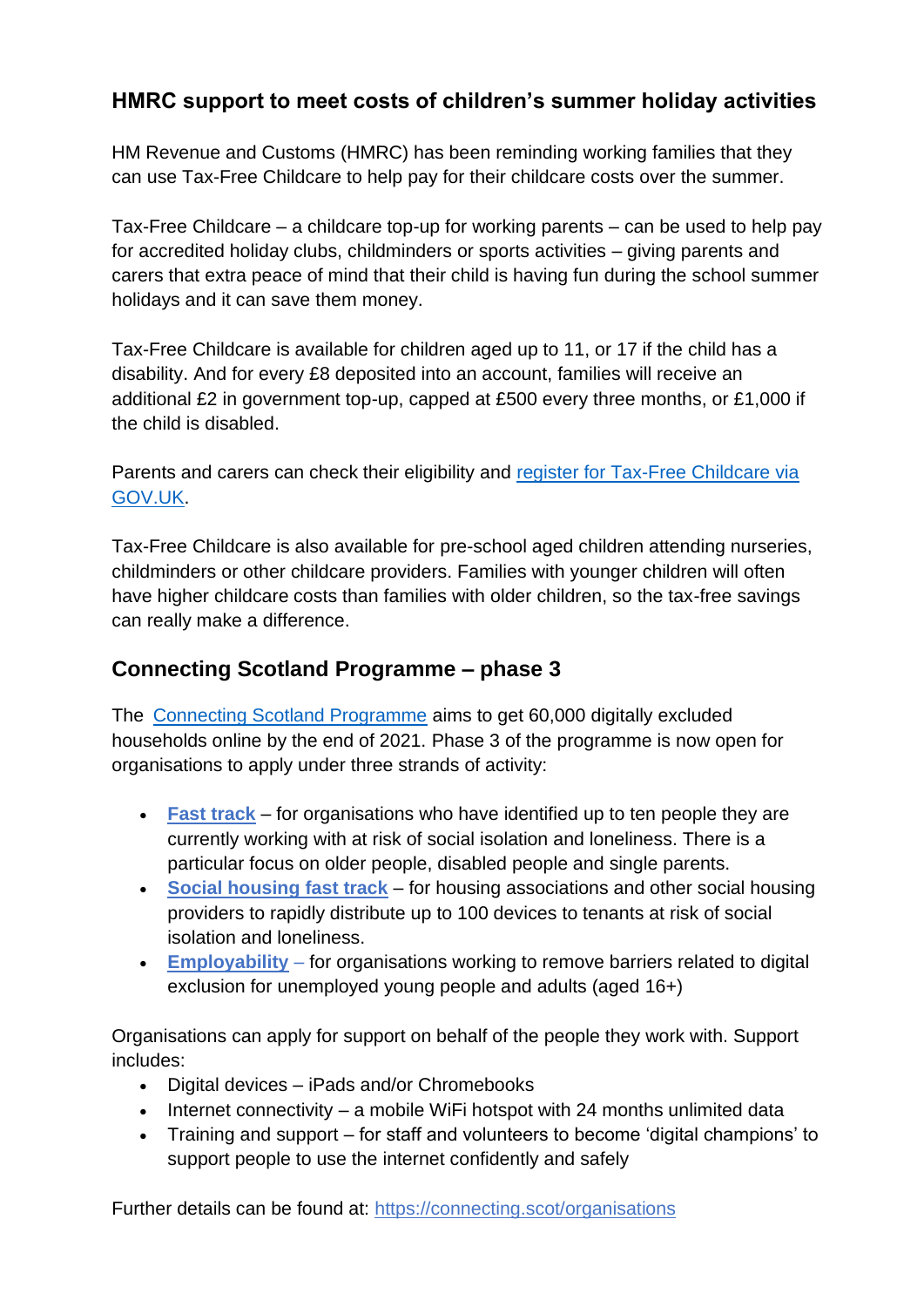# **Vaccination Update**

The latest update from NHS on the vaccine can be accessed at the following link: [www.nhsinform.scot/covid19vaccine](http://www.nhsinform.scot/covid19vaccine)

# **Food Support for Groups**

We know that a number of you continue to provide support to the most vulnerable in your communities and that most of you already have well defined routes for accessing food to provide this support or are supporting individuals to access their shopping or community fridges/food tables.

If you are struggling to access food to continue support to vulnerable people locally, please do contact us through the policy mailbox and we can look at ways that we can support your group going forward.

Contact: [policy6@highland.gov.uk](mailto:policy6@highland.gov.uk)

# **Resilience Network Contacts**

Should any group not already be involved with these networks, the contact details for each is below.

- Caithness If any groups aren't involved and wish to be please contact Alan Tait at Caithness Voluntary Groups [allan@cvg.org.uk](mailto:allan@cvg.org.uk)
- Sutherland If any groups aren't involved and wish to be please contact Karina Ross at Highland and Islands Enterprise [karina.ross@hient.co.uk](mailto:karina.ross@hient.co.uk)
- East Ross Helen Ross, Ward Manager, will facilitate this network. For future involvement in this network please contact [policy6@highland.gov.uk](mailto:policy6@highland.gov.uk)
- Black Isle If any groups aren't involved and wish to be please contact Asia Cielecka at [communities@black-isle.info](mailto:communities@black-isle.info)
- Wester Ross and Dingwall Dot Ferguson, Ward Manager, will facilitate this network. For future involvement in this network please contact [policy6@highland.gov.uk](mailto:policy6@highland.gov.uk)
- Skye and Raasay If any groups aren't involved and wish to be please contact Fiona Thomson at Skye Community Response Development Team [fiona@portreeandbraes.org](mailto:fiona@portreeandbraes.org)
- Lochaber Emma Tayler, Assistant Ward Manager, will facilitate this network. For future involvement in this network please contact [policy6@highland.gov.uk](mailto:policy6@highland.gov.uk)
- B&S –If any groups aren't involved and wish to be please contact Karen Derrick [enquires@vabs.org.uk](mailto:enquires@vabs.org.uk)
- Inverness City David Haas, City Manager, will facilitate this network. For future involvement in this network please contact [policy6@highland.gov.uk](mailto:policy6@highland.gov.uk)
- Inverness Rural Charles Stephen, Ward Manager, will facilitate this network. For future involvement in this network please contact [policy6@highland.gov.uk](mailto:policy6@highland.gov.uk)